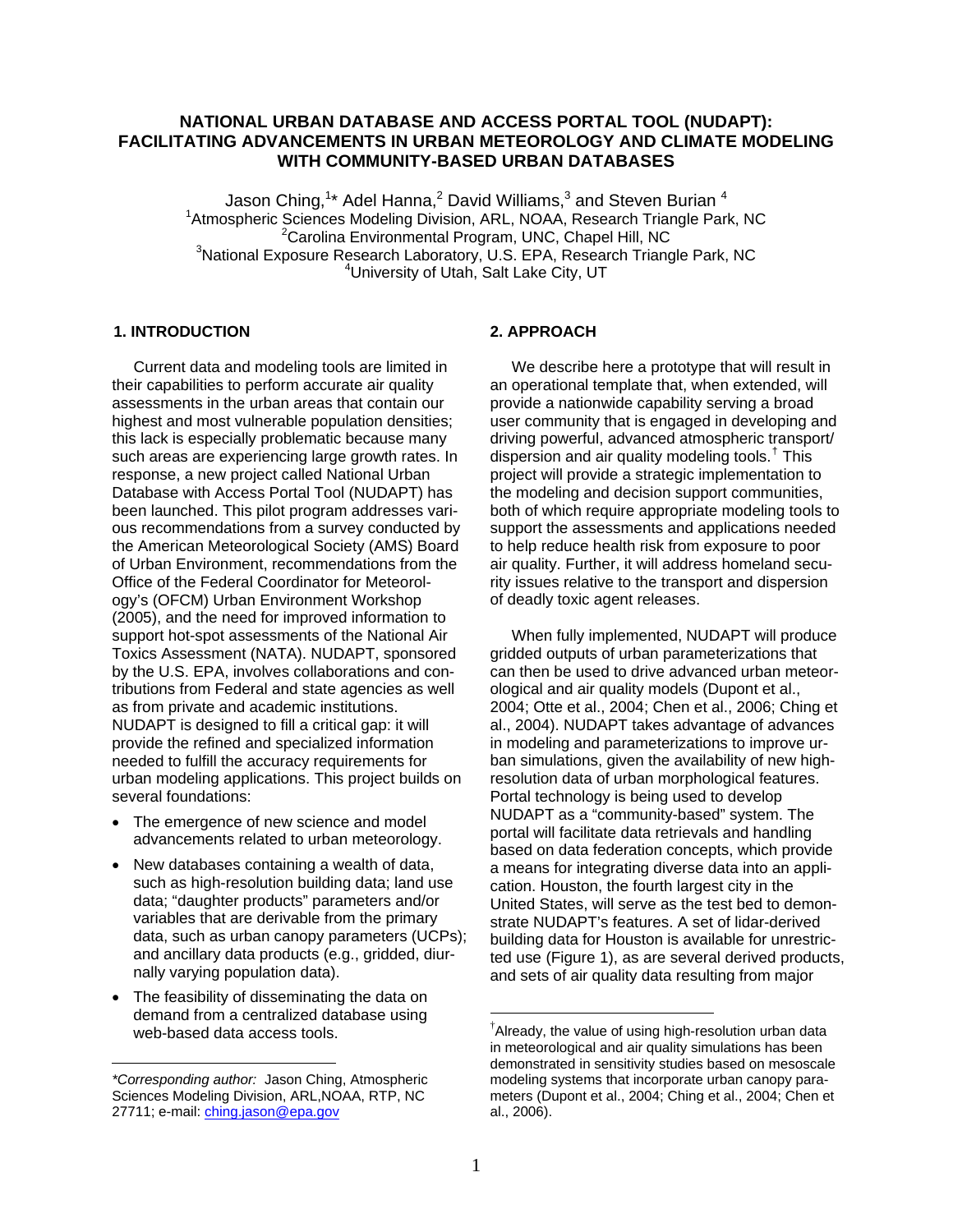

Fig. 1: Three-dimensional digital elevation data derived and diala and the derived OCP's<br>from an airborne lidar platform for a 1X1-km section of and the Houston prototype. downtown Houston.

intensive field studies. Houston has active emissions management programs to address its substandard air quality and associated health effects. The NUDAPT prototype will include

- (1) Primary data sets, such as three-dimensional building and geomorphological data; roads and their linkages; activity data, including census data, traffic, and industrial outputs; land-surface characteristics data
- (2) Derived daughter products, including modelspecific UCPs, diurnal gridded population data, gridded anthropogenic energy inputs, gridded traffic emissions
- (3) Selected illustrative examples of model outputs and analyses to demonstrate a range of possible applications

The initial prototype will feature advanced urban implementations in MM5, WRF, and other modeling systems. (Chen et al., 2006; Ching et al., 2004).

# **3. FEATURES OF NUDAPT**

# *3.1 Morphology Databases and Urban Canopy Parameters*

 An important feature of NUDAPT is the provision to incorporate urban structure data, and their derivative urban parameters, that can be used by mesoscale meteorology models. For example, in the urbanized version of MM5, the urban canopy parameterization follows definitions of urban

canopy parameters that determine how building and vegetation influence the drag, the turbulent generation, and the energetics of the flow near the surface. The UCPs listed in Table 1 (eight of which vary with height), which are used in the Dupont modeling system (Dupont et al., 2004), have been calculated for each grid in the modeling domain (Burian et al., 2004). The data used to derive this set of UCPs came primarily from an airbornebased lidar system that collects data for the Digital Elevation Model (DEM) and the Digital Terrain Model (DTM). Differencing the digital elevation and terrain signals provides the building and tree information (Figure 1 is an example). High-altitude aircraft and municipal property data provide information to complement the lidar database. Such data and the derived UCPs are being incorporated

 Geospatial databases (similar to those used for Houston) that consist of detailed imagery information on buildings and other urban morphological structures at resolutions on the order 1 m are being acquired for 133 urban centers in the U.S. This is in response to the Homeland Security Infrastructure Program (HSIP); the Nunn-Lugar-Dominici Act (Defense Against Weapons of Mass Destruction Act of 1996) established a project by which DOD was tasked with helping to respond to chemical, biological, or nuclear/radiological (CBN) incidents in the 133 urban centers. These data (together with the National Map Project of the U.S. Geological Survey) provide the foundation for HSIP on a national scale.

### *3.2 Relevant Ancillary Data*

 Data obtained from NUDAPT will serve to improve meteorological fields for air quality, homeland security, and planning purposes. NUDAPT will include a wide variety of activities and landuse data, such as roads and their linkages, and activity data such as census data, traffic, and industrial outputs, as well as land surface characteristics data. In addition, it will include gridded population data for the U.S., such as day-night populations, indoor-outdoor populations, sensitive population groups, and population mobility matrix. Some of these data, such as the indoor-outdoor populations, are not regionally or seasonally dependent; such data are being generated for the prototype at latitude-longitude (lat-lon) coordinates with a spatial resolution of 250 m. Other derived daughter products include model-specific urban canopy parameters, gridded anthropogenic energy inputs, and gridded traffic emissions.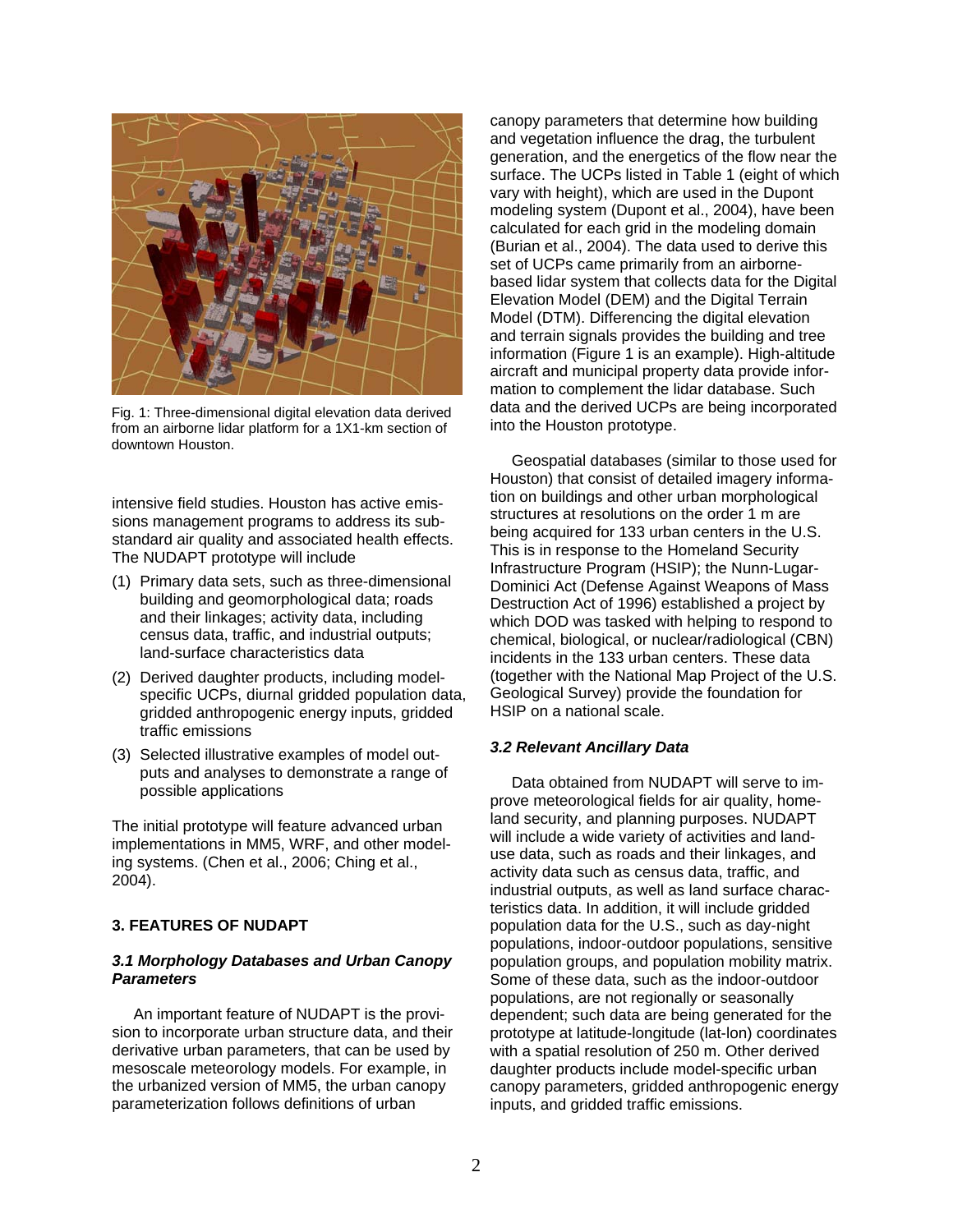# *3.3 NUDAPT Design Concept*

NUDAPT will have a two-level framework, in the form of a web-enabled database, that gives users ready access to the various datasets, both primary (source) data and processed data. The first level will provide unrestricted access; users can query the database for relevant data, retrieve data in a form that can be readily assimilated into models such as MM5, and submit model results for further analysis. Access to the second level will be restricted; it is intended for use by those interested in creating new or modified UCP datasets. New datasets derived from lidar data, UCPs, and other data such as modeling results can then be resubmitted back to NUDAPT for community use. The database is federated, i.e., the database will act as a repository for multiple, heterogeneous datasets that all adhere to a consistent format and metadata specification. This framework facilitates analysis by the scientific community by providing an efficient means of sharing observed and modeled data. The community provides the means for detailed analysis and knowledge integration. The data-sharing concept in NUDAPT has the potential to translate into improved models of the urban environment. For example, a researcher

wishes to compare their model results with another simulation that used a different set of UCPs. This is easily accomplished by a query to the database, retrieval of the model run of interest, and analysis accomplished at the user end. As more researchers utilize these UCPs in their simulation modeling, more knowledge integration will occur through enhanced model evaluations. leading to improved models. Figure 2 is a schematic description of NUDAPT.

 Many datasets will reside on the NUDAPT portal server. Where data are available for public download elsewhere, the portal will provide a link to facilitate the download. Because the site is expected to act as a data repository rather than an active, transaction-heavy database, it does not appear that database software will be needed to manage the datasets in question. Instead, they will exist as stand-alone files in the file system.

 The portal design allows for web-based data extraction and conversion in both raster and vector formats. ESRI's relatively new ArcGIS Server provides a single engine capable of all the desired functionalities that are needed to handle both data formats. ArcObjects Java appears to be the prefer-



able language; this will allow the application to be easily ported to a highperformance Linux environment if the server-side processing demand becomes severe.

# **4. SUMMARY AND DISCUSSION**

 The development of NUDAPT will provide a needed resource that will stimulate research and modeling to address many of the emerging problems in urban areas, such as pollution impacts on population and accidental release of hazards. NUDAPT will provide a platform for accessing

Fig. 2. Notional database architecture. There are two level of access. In Level 1 (black arrows), the public has access to metadata and processed data (e.g., gridded urban morphological parameters) for use in modeling. Level 2 (yellow and blue arrows) allows Principal Investigators full access to upload and download source data. Width of arrows illustrates bandwidth requirements.